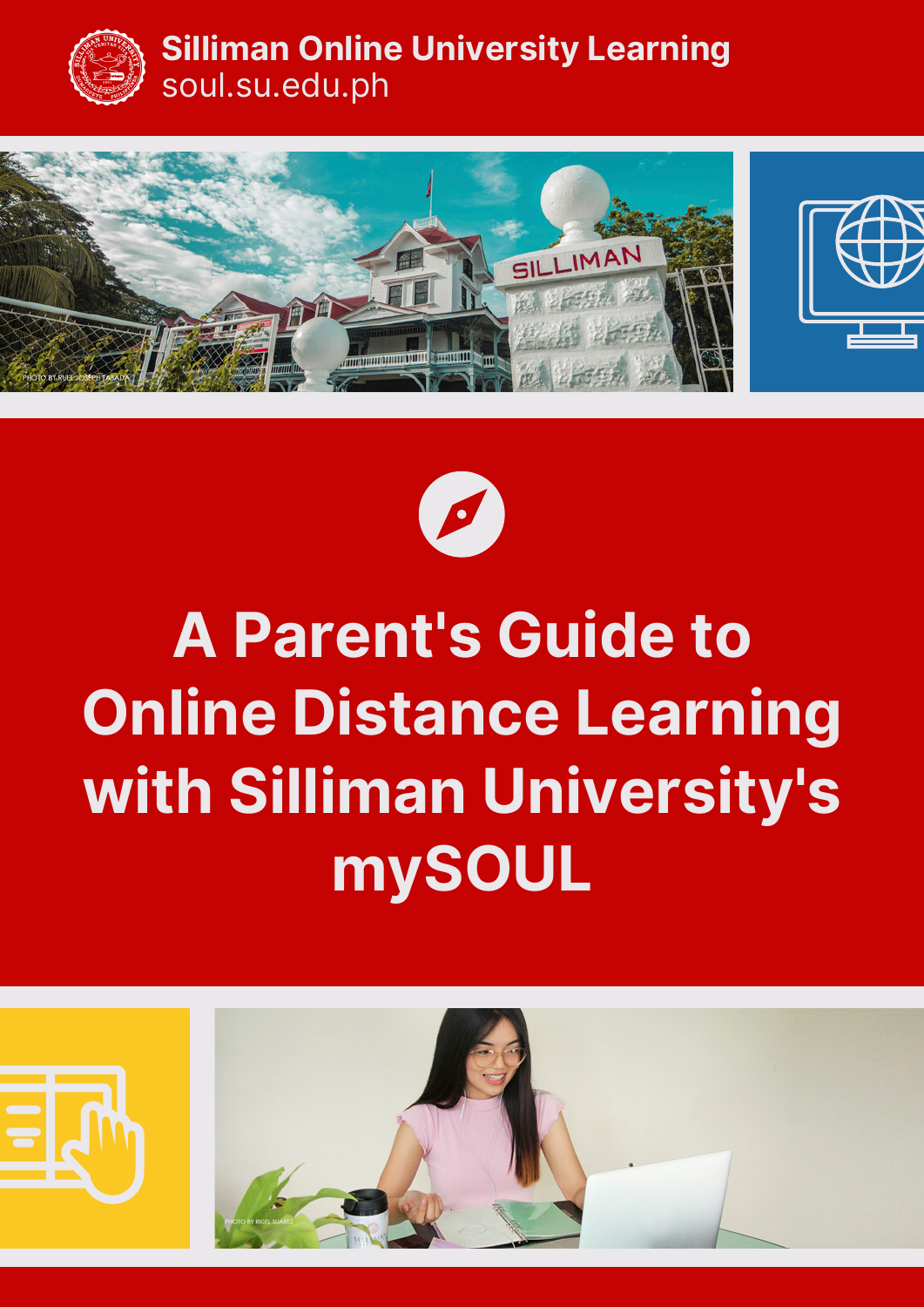

#### **Silliman Online University Learning** soul.su.edu.ph



# **Introducing: mySOUL**

### mySOUL, which stands for Silliman Online University Learning, is the **official online distance learning (ODL) platform** of Silliman University (SU).

It is a web-based learning management system that holds the virtual classrooms of your child's different subjects. It also documents your child's learning curve and experience.

It is accessible at **for https://soul.su.edu.ph**.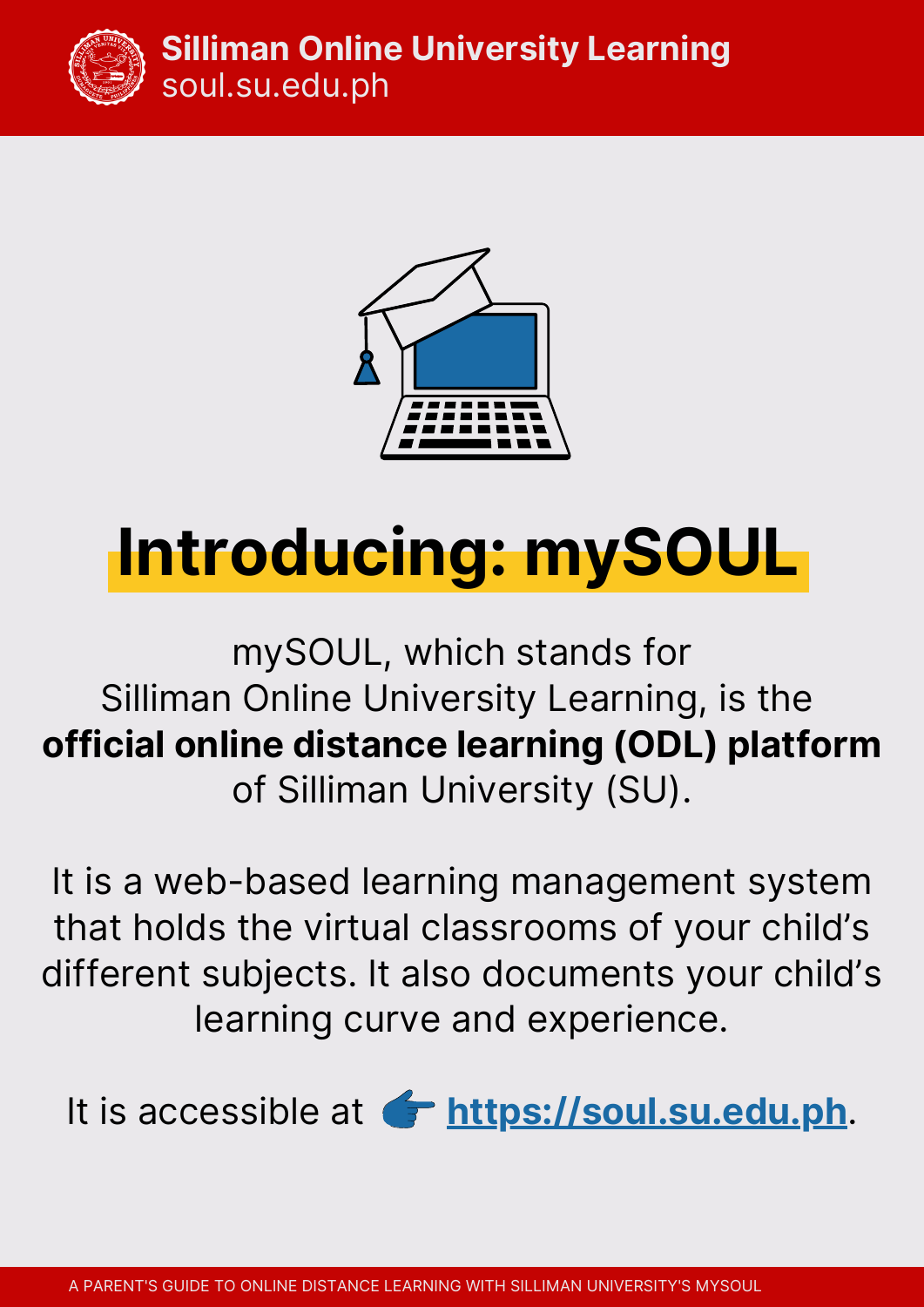# **Transition to ODL**

Students don't have to physically be at the SU campus because classes for the **first semester of SY 2020-2021** will be done through mySOUL.

Once students receive a confirmation that they are officially enrolled, they can now activate their mySOUL account to access their virtual classrooms.

Each subject is handled by a teacher trained in using mySOUL. Teachers prepare virtual classes in mySOUL patterned after the face-to-face curriculum but customized in such a way that learning resources and activities can be done **synchronously and asynchronously**, without having to compromise the intended learning outcomes of the course.

Click here to know how to activate your mySOUL account https://bit.ly/ActivatemySOUL



A PARENT'S GUIDE TO ONLINE DISTANCE LEARNING WITH SILLIMAN UNIVERSITY'S MYSOUL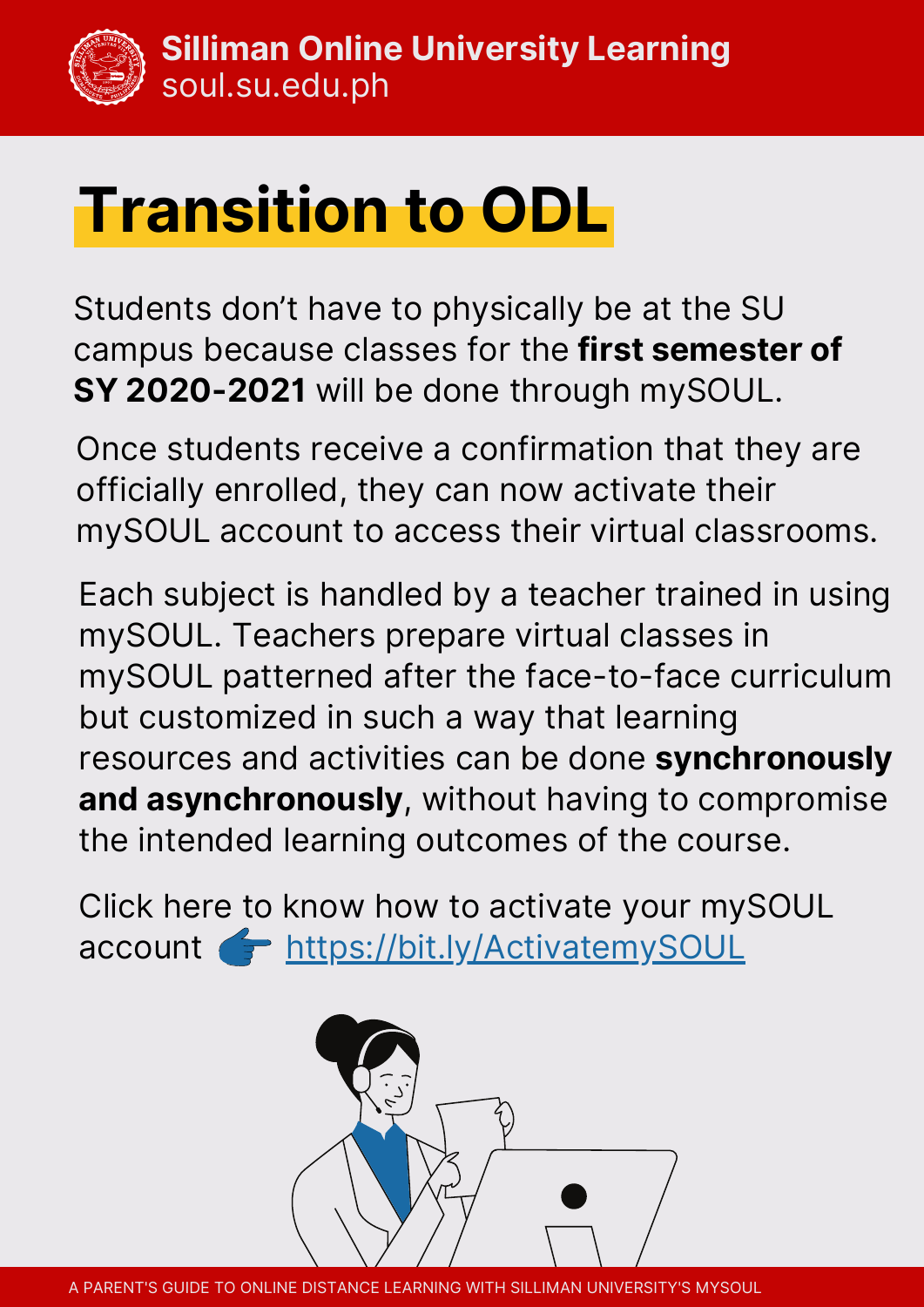### **Self-directed learning & Child-Parent bond**

mySOUL promotes self-directed learning as well as parent-child learning bond. For primary graders, mySOUL offers a unique teaching and learning pedagogy because it involves the parents.

At the start, your child may need your assistance in accessing mySOUL and making sure that your child is able to enter the virtual classroom. As soon as the child is familiar with the process, they may become more independent in accessing the platform.

What is good about this is that you can monitor your child's progress anytime. You and your child may access mySOUL together and check out the lessons prepared by the teacher.

For example, when the teacher holds online lectures through BigBlueButton, you may listen together with your child and do the activities together.

In that way, you will also be partners with the teacher in monitoring your child's learning development.

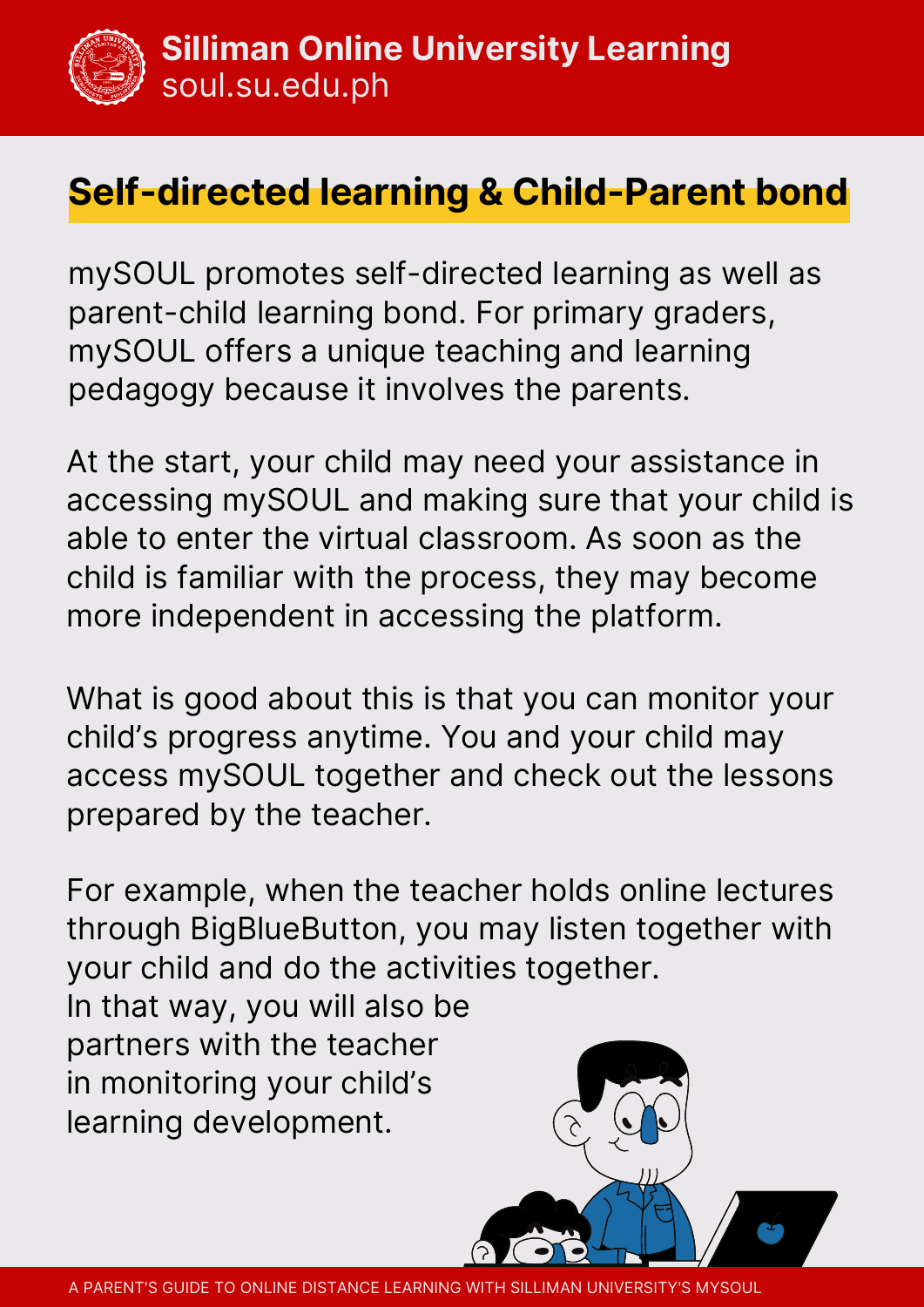**Silliman Online University Learning** soul.su.edu.ph

## **Synchronous + Asynchronous**

Learners using mySOUL do not have to be online all the time to meet the requirements of their subjects. This is because learning through mySOUL involves **both synchronous and asynchronous activities.**



**Synchronous activities**, done online in real-time, are **scheduled once or twice a week**. This means **most of the other activities can be done on your own (asynchronous)** and you can prepare your internet data for scheduled real-time activities. In that way, you can save internet data and avoid internet disconnection during online activities and meetings.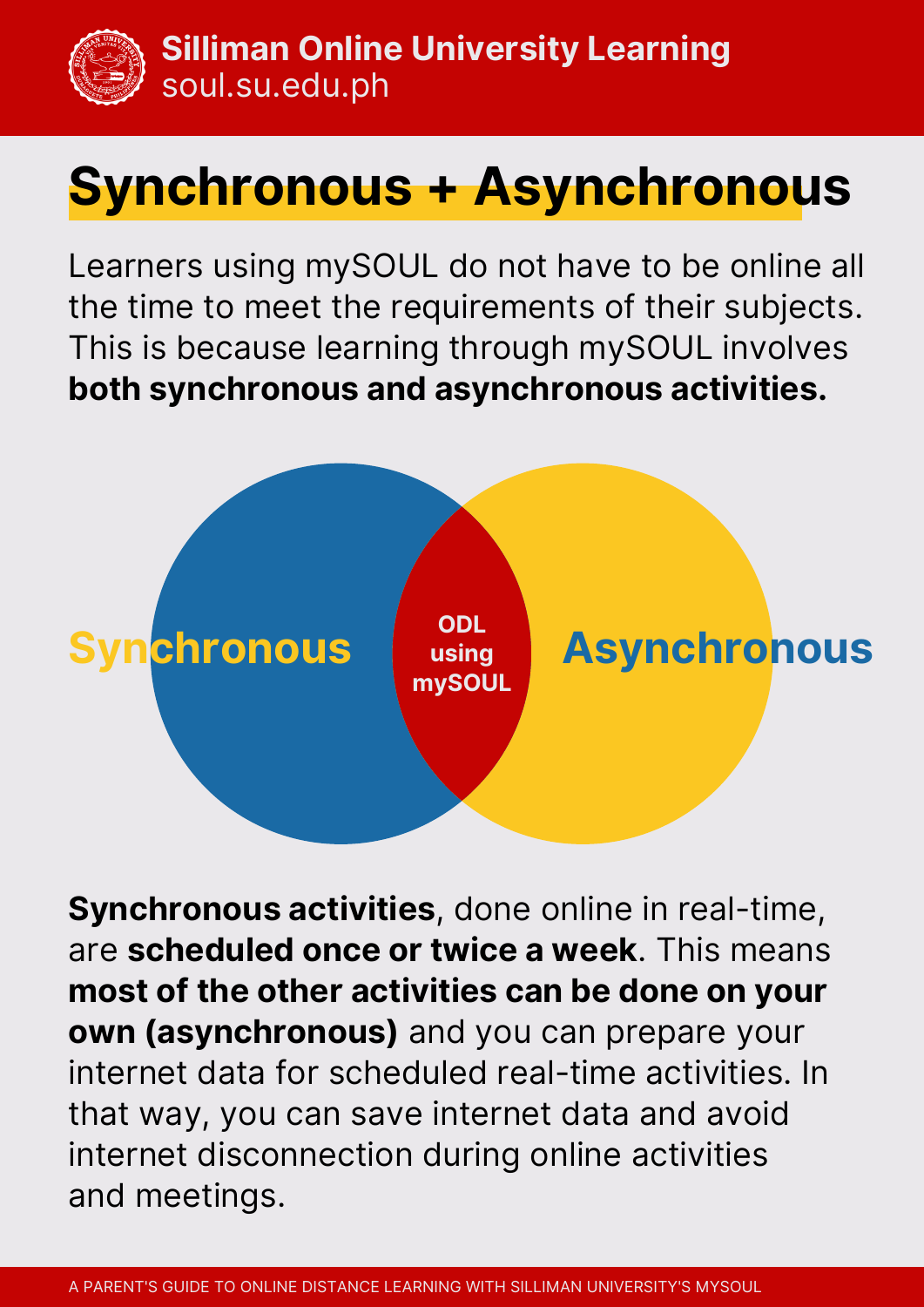## **Synchronous activities**

Synchronous activities are done when students and the teacher are **online at the same time** in mySOUL, following the class schedule. Students perform the activities within that schedule.

Students are required to log-in in mySOUL during the class schedule, and attendance is checked. Teachers are expected to log-in during their class schedules.

Examples:

- video conferencing (oral recitation, reporting using file/screen-sharing, demonstration, group-work using break-out sessions, document-sharing) and chat (by class or by group)
- scheduled exam

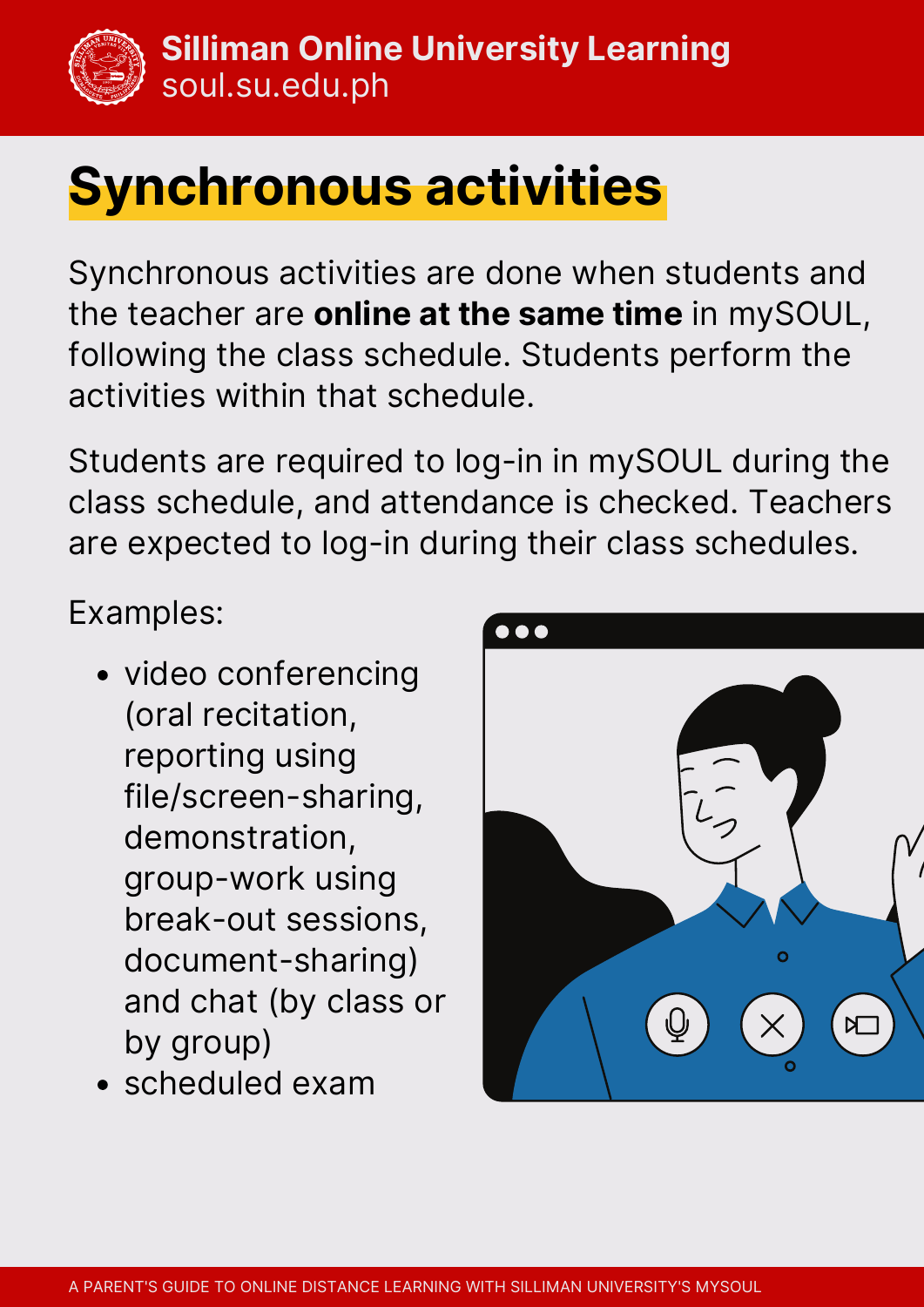

## **Asynchronous activities**

Asynchronous activities are done when students and teachers are not online in mySOUL at the same time. Students perform activities, read, and download resources, and communicate with teachers and classmates at their own time within the time frame set by the teacher.

Students are not required to log-in in mySOUL during the class schedule for asynchronous activities, but teachers are expected to log-in during their class schedule to monitor student progress, check assignments, review scores, grade essays and other forms of assessment, respond to messages, adjust/modify resources and activities, among others. Teachers must deliberately design asynchronous activities with less screen time among the students.

Examples:

- watching recorded lecture videos
- assignments
- private messaging
- scheduled group work
- case studies and term papers
- other performance-based activities that can be performed with or without the Internet at the student's own pace

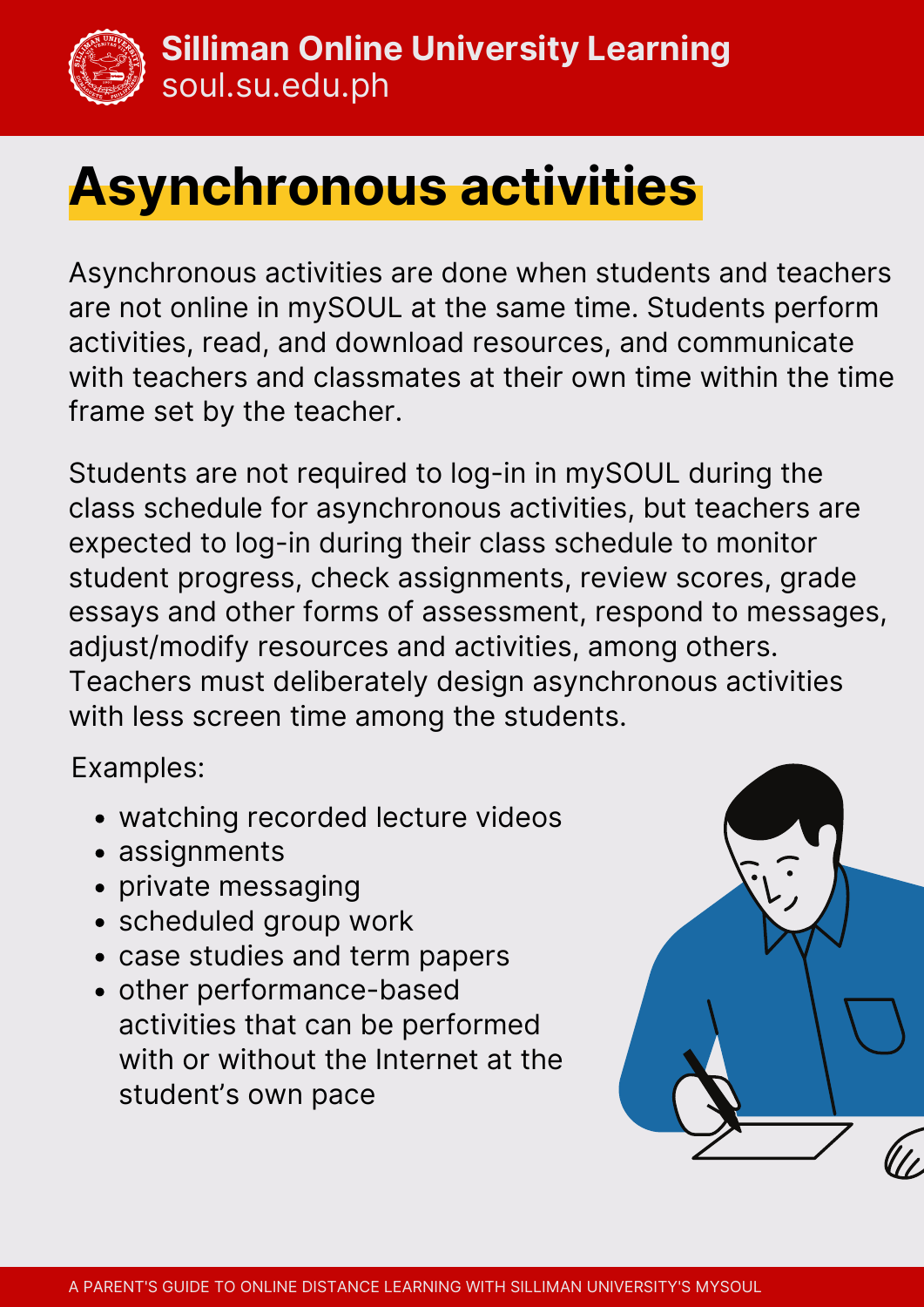

# **ODL Checklist**

### **Desktop PC or laptop**

When it comes to devices, desktop PCs and laptops are best used for activities both online and offline. Tablets and smartphones are limited in use for viewing and downloading of resources.

### **Headset with microphone**

It is also important that learners have a headset with a microphone in order for them to actively participate in video-conferencing activities.

### **4 Mbps bandwidth or higher**

A constant bandwidth of 2 Mbps is the minimum requirement, but we have to understand that internet connection fluctuates. Thus, it is recommended that a 4 Mbps bandwidth or higher is available.

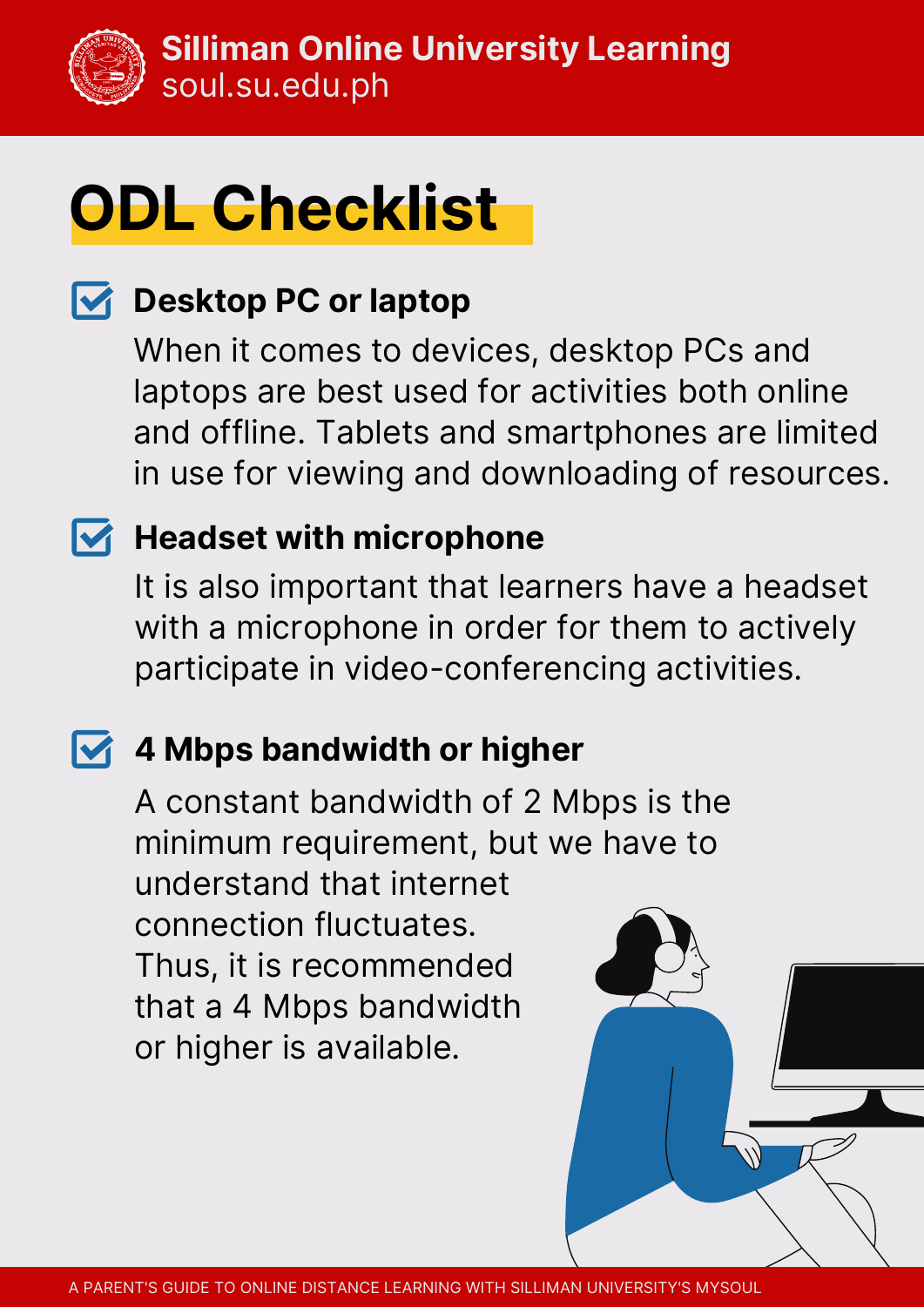# **Mobile app**

You can also download the mobile app "**Blackboard Open LMS**" (for iOS users) or "**Open LMS**" (for Android users) so that you can easily access course/subject contents, quickly find and contact classmates and teachers, and receive instant notifications of messages and other events.

For iOS users: After downloading the app, you must email mySOUL@su.edu.ph to get your log-in details.

For Android users: After downloading the app, type in mySOUL's address (https://soul.su.edu.ph) then log-in using your SU email address.

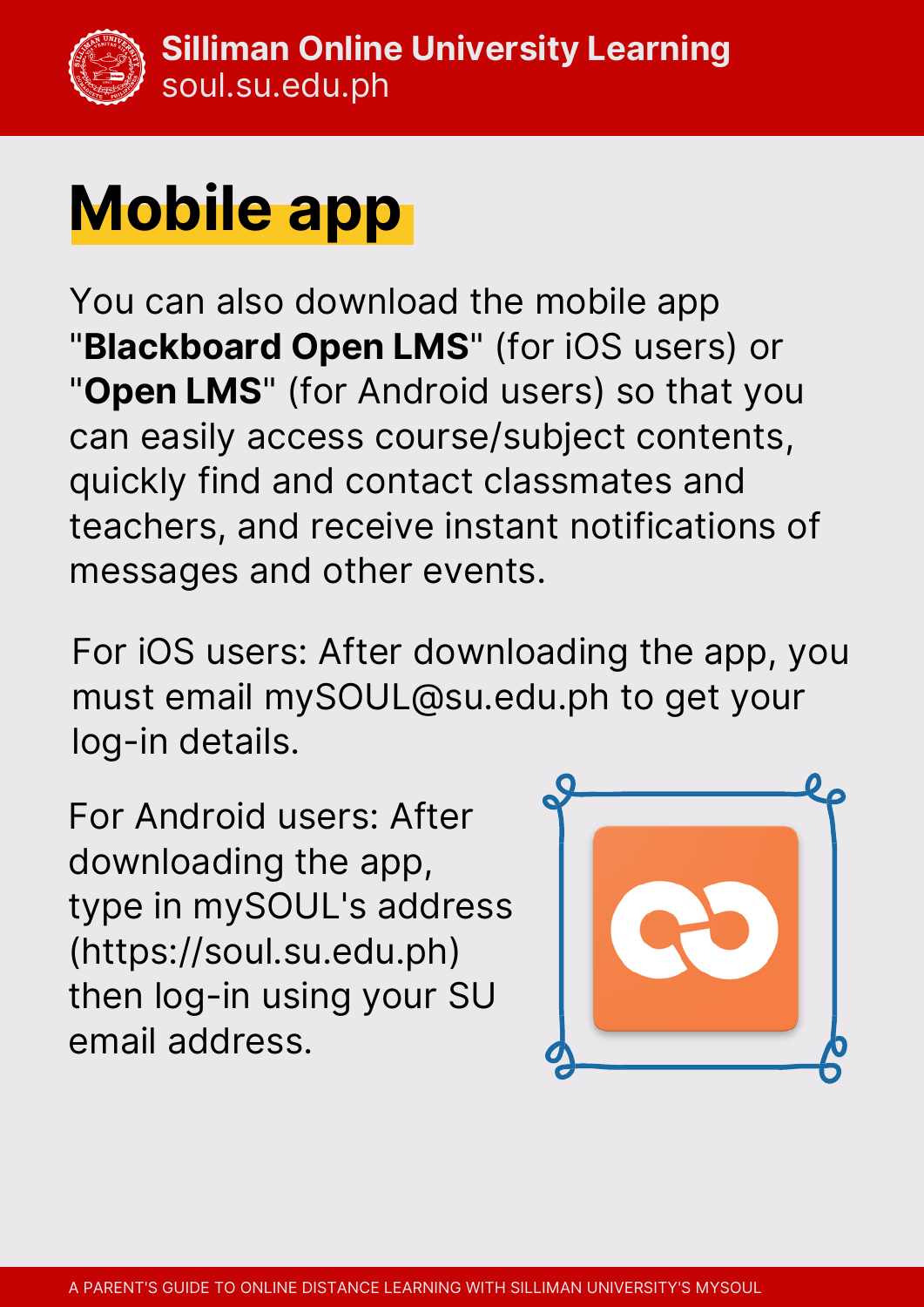# **Other student services**

Parents may contact their children's teachers for assistance or further instructions should they experience difficulties with their internet connection.

Also, a guidance counselor will facilitate information drives on online safety and security and the like on mySOUL. Furthermore, a virtual library is readily available for you and your child to visit. Clubs facilitated by teacher advisers will also be offered through mySOUL, so our learners can engage in fun extracurricular activities.

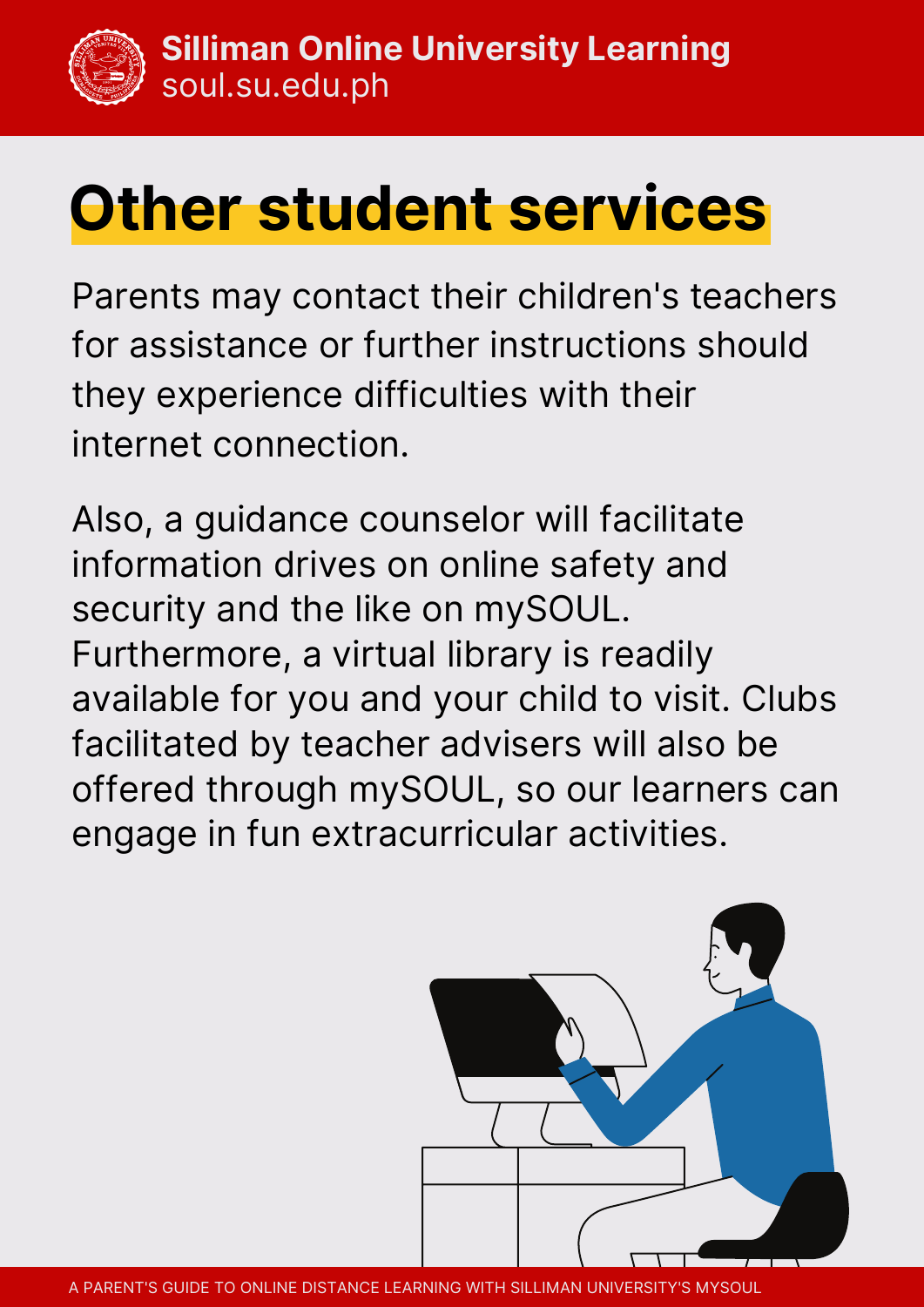mySOUL continues to serve the commitment of SU to provide quality and holistic education by putting the **learners**, from Kindergarten to the Graduate School, at the **heart of the teaching-learning process**.

With mySOUL, students are given **PRIME** importance.

Promotes independent learning

**R**

**P**

Redefines social interaction

Incorporates student services

**M**

**I**

Maintains SU's fidelity to its curriculum

**E**

Engages students to connect with ODL

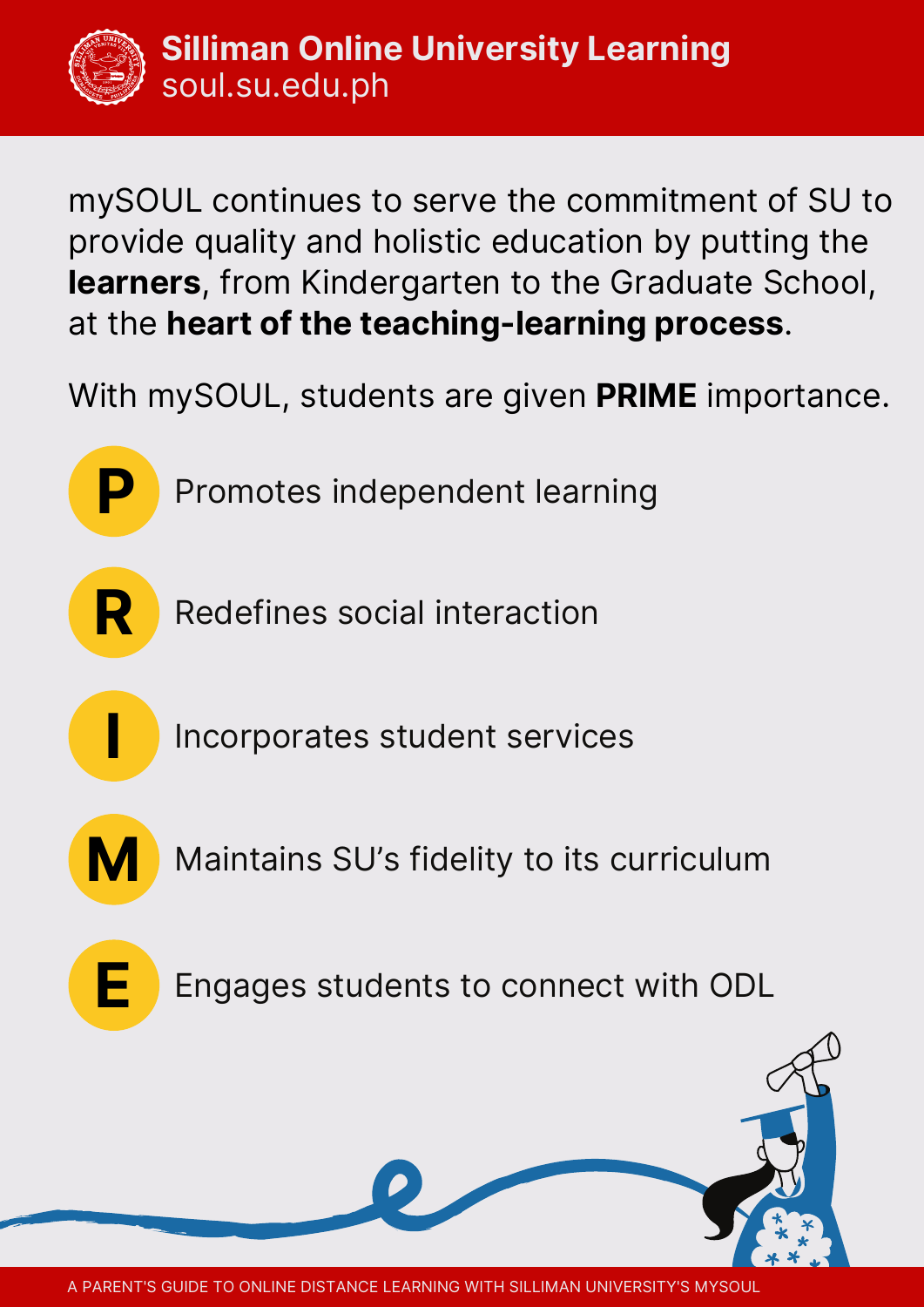

#### **Promotes independent learning**

While ODL in mySOUL follows class-paced learning, mySOUL allows students to experience self-directed learning in a new and strategic way. mySOUL is able to maximize the abundant presence of valuable information, knowledge, concepts, and constructs available in the internet. In this manner, students will have various options to support their own pace and style of learning.

### **Redefines social interaction**

While social interaction is challenged in this pandemic, the platform ensures dynamic, collaborative, and interactive activities between and among students and teachers.

### **Incorporates student services**

mySOUL is not a typical learning platform because it incorporates other key student services like tele-counseling (online guidance counseling), virtual library system, and more.

### **Maintains SU's fidelity to its curriculum**

At the "soul" of mySOUL is maintaining SU's fidelity to its curriculum, educational philosophy, and school mission: to be of service in promoting the well-being of society and the environment as it offers quality holistic education building competence, character, and faith.



#### **Engages students to connect with ODL**

mySOUL engages students in experiences that will create a sense of connection to SU's current modality of learning, which is online distance learning (ODL).